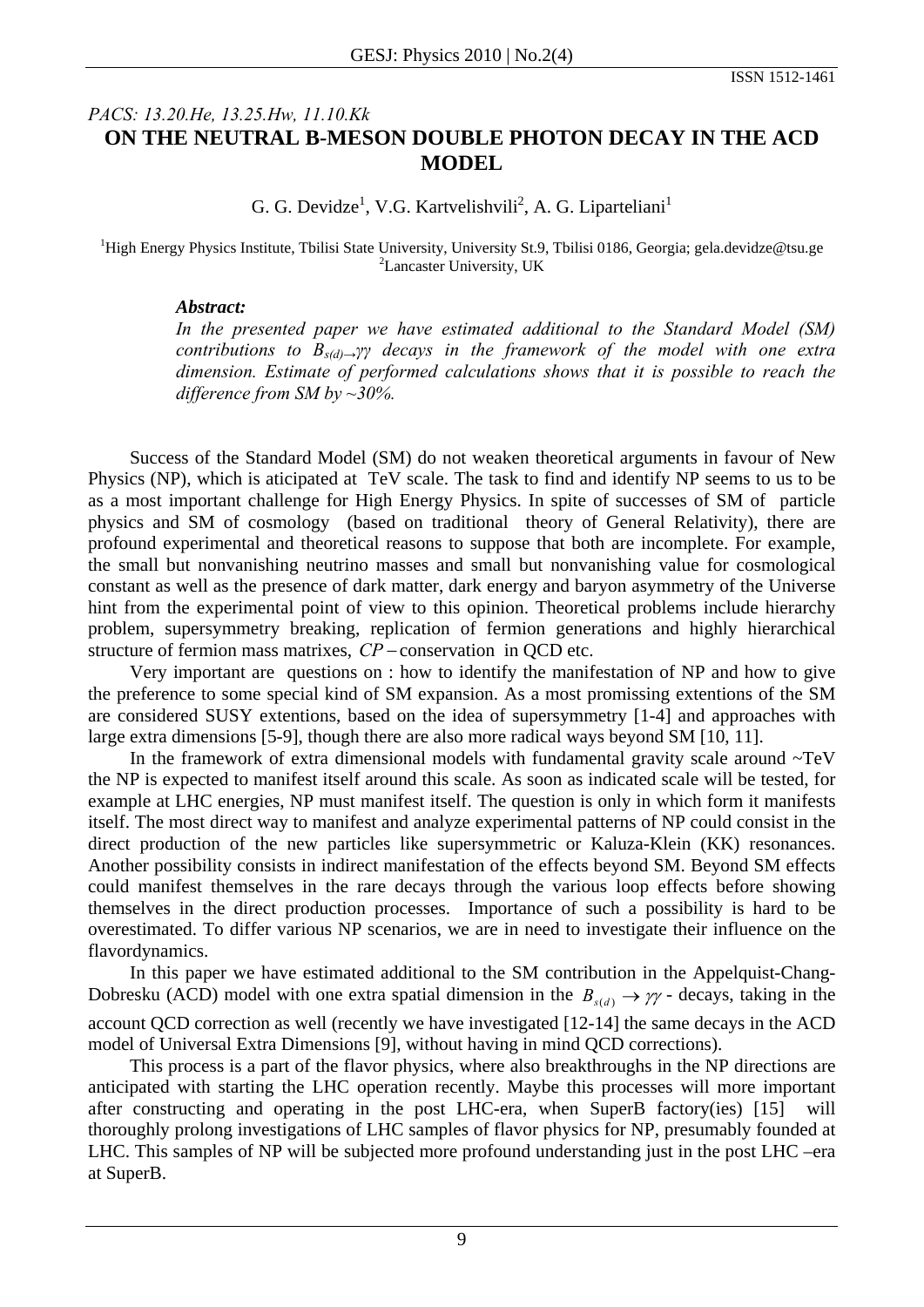Remarkable feature of universal type of extra dimensional models is the preservation of so called KK- parity, which results in the absence tree level Kaluza-Klein contributions into processes, which take place at scales  $\mu \ll 1/r$ . Here *r* is the compactification radii for the extra dimension. In a certain sense the KK-parity conservation is like to preservation of R-parity in supersymmetric theories.

In particular, conservation of KK-parity prohibits single production of zero KK-modes in the processes of interaction for "usual" particles. From this point of view the flavor change neutral current (FCNC) inspired processes like  $(K^0 - \overline{K}^0, B^0 - \overline{B}^0)$ , rare B– and K–decays or radiative decays in the quark or lepton sectors are most interesting because they are kind of processes which (not having their tree level analogues) first arise in the SM at one loop level. Hence they are strongly suppressed.

Some authors [12-14, 16-26] have calculated  $B_{s(d)} \to \gamma \gamma$  decay without taking into account QCD corrections. The first theoretical analysis of this type was the famous paper [16] of M.K. Gaillard and B.W. Lee, who considered  $K_{s,L} \to \gamma \gamma$ . In the one loop approximation (where this decays first arise in the perturbation theory) up-quark and W-boson exchanges in the loop are responsible for the process. Concerning the  $B_{s(d)} \to \gamma \gamma$ , branching ratios in the SM are  $Br(B_{s,d} \to \gamma \gamma) \sim 10^{-7(9)}$ . What about experimental estimates, we have [27]

$$
Br(B_s \to \gamma \gamma) < 8.7 \times 10^{-6} \tag{1}
$$

$$
Br(B_d \to \gamma \gamma) < 6.2 \times 10^{-7}
$$
 (2)

Typical feature for these decays is a clean experimental signature. In addition they are of special interest because these decays could provide us with important test for QCD dynamics in *B* – decays. *B*  $\rightarrow \gamma\gamma$  decay modes realize exceptional situation of the nontrivial QCD dynamics, connected with the decaying *B* , having in mind completely hadronless final states and simple two body kinematics. As far as theoretical expectations for branching ratios for the discussed processes are (roughly) 1-2 orders lower then it is indicated by experimental estimates (1) and (2) and for the reason that NP contributions are strongly restricted by the measurements of  $b \rightarrow s\gamma$  transitions, maybe it is more expectable the enhancement of NP contributions beyond SM in  $B_d \to \gamma \gamma$ , then in  $B_s \to \gamma \gamma$ . As it was mentioned earlier,  $B_{s(d)} \to \gamma \gamma$ -decays in the ACD model of universal extra dimension were considered in the paper [12-14] without accounting of QCD contributions.

Double photon decays of the neutral  $B$  − mesons are induced in the SM by quark transitions  $b \rightarrow s\gamma\gamma$ . In these transitions up quarks and *W* −bosons are running in the loop. As concerning ACD model, KK-towers of up quarks and *W* −bosons run in the loop. In addition the contributions into  $b \rightarrow s\gamma\gamma$  transitions give towers of scalar particles ( $a_{(n)}^{\pm}$ ,  $G_{(n)}^{\pm}$ ) (see fig.1 and fig.2).



 Fig.1 The diagrams, corresponding to "full" ACD model with only additional dimension for the process  $B_{s(d)} \to \gamma \gamma$ . KK-modes of up quarks (solid lines inside the loop) and  $G_{(n)}^{\qquad \pm}$ ,  $a_{(n)}^{\pm}$ ,  $W_{(n)}$ particles (dashed lines in the loop) are running in the loop; photons are emitted from any charged particle.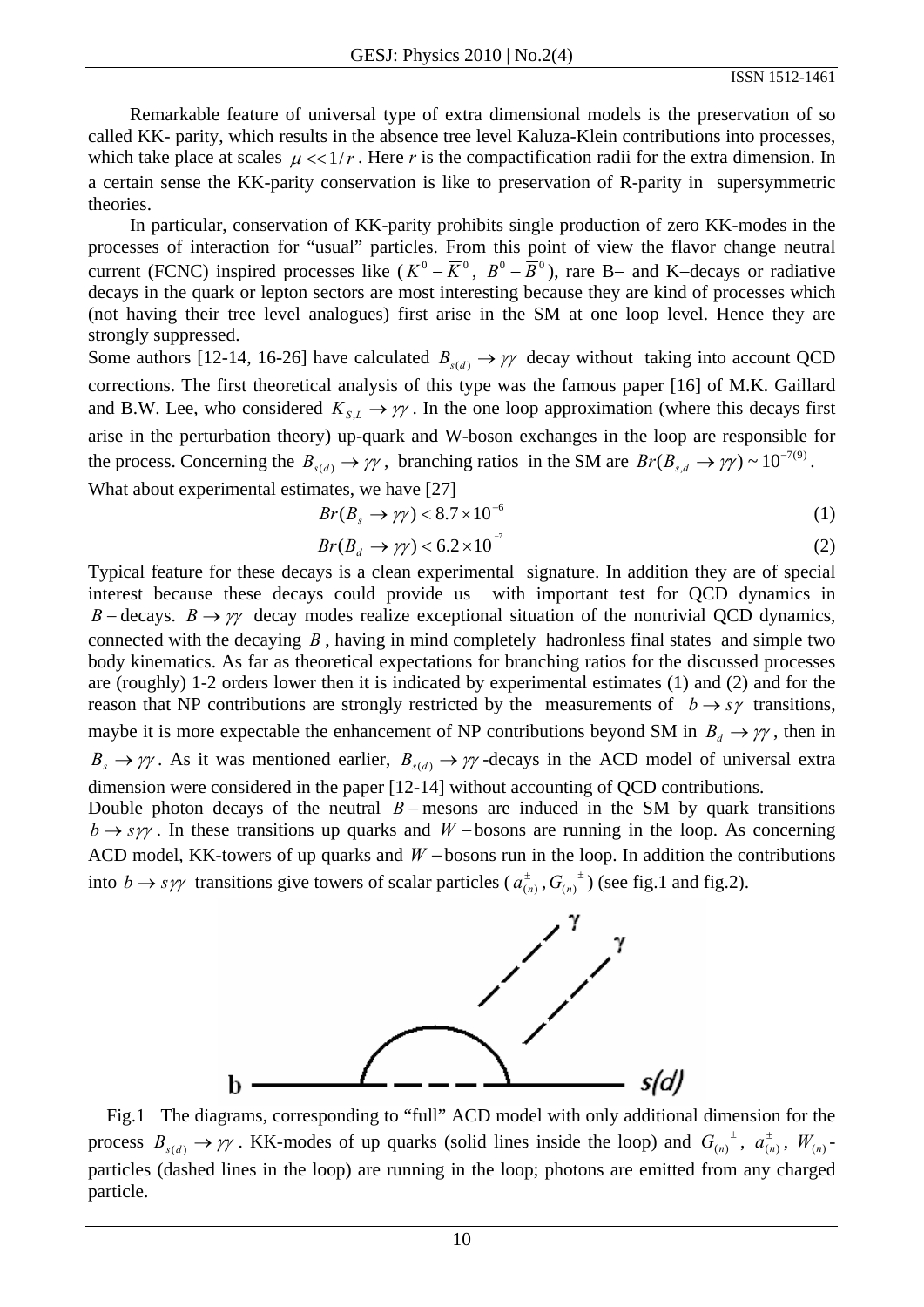

Fig.2 Diagrams, corresponding to the "effective theory" for  $B_{s(d)} \to \gamma \gamma$  process.

The general form for the amplitude  $B_{\mathfrak{p}(d)} \to \gamma \gamma$  is as follows:

$$
T(B \to \gamma \gamma) = \varepsilon_1^{\mu}(k_1) \varepsilon_2^{\nu}(k_2) [Ag_{\mu\nu} + i B \varepsilon_{\mu\nu\alpha\beta} k_1^{\alpha} k_2^{\beta}], \qquad (3)
$$

where, the scalar functions  $A(B)$  are  $CP$  – even (odd) amplitudes for this process. Using (3), it is straightforward to get expression for decay width

$$
\Gamma(B \to \gamma \gamma) = \frac{1}{32\pi M_B} \left[ 4|A|^2 + \frac{1}{2} M_B^4 |B|^2 \right]
$$
 (4)

Having in mind the unitarity of the CKM matrix, we can rewrite expressions for *A* and *B* as:

$$
A = \sum_{i=u,c,t} \lambda_i A_i = \lambda_t \{A_t - A_c\} + \lambda_u \{A_u - A_c\},
$$
  
\n
$$
B = \sum_{i=u,c,t} \lambda_i B_i = \lambda_t \{B_t - B_c\} + \lambda_u \{B_u - B_c\}
$$
 (5)

Where  $\lambda_i = V_{i s(d)} V_{ib}^* (V_{ij}$  are elements of the CKM-matrix).

Let us note that we are restricted ourselves, calculating in the leading  $\sim 1/M_W^2$  order of the up quark tower contributions. In this approximation the contributions of  $u_{(n)}$ - and  $c_{(n)}$ - towers are equal. Hence, we have simply:

$$
A = \lambda_t (A_{t(n)} - A_{c(n)}), \ B = \lambda_t (B_{t(n)} - B_{c(n)})
$$
 (6)

 To take into account QCD corrections it is comfortable to use effective Hamiltonian /28/. In the leading  $(1/m_w^2)$  order it is sufficient to use effective Hamiltonian of the single photon decay of the *b* − quark to evoke all the terms corresponding to double radiative b-quark decay /29-31/. In its turn, the effective Hamiltonian for the inclusive  $b \rightarrow sy$  process has the following form:

$$
H_{\text{eff}}(b \to s\gamma) = -\frac{G_F}{\sqrt{2}} V_{ts}^* V_{tb} \sum_{i=1}^8 C_i(\mu) O_i(\mu)
$$
 (7)

where  $C_i$  are Wilson coefficients and  $O_i$  - corresponding local operators  $/28$ .

In the framework of so called full ACD theory, where we have done our previous calculations /12-14/, this time we made matching procedure and extracted as a result analytical expression for Wilson coefficient  $C_7(M_W)$ . The diagrams, corresponding to the full version of the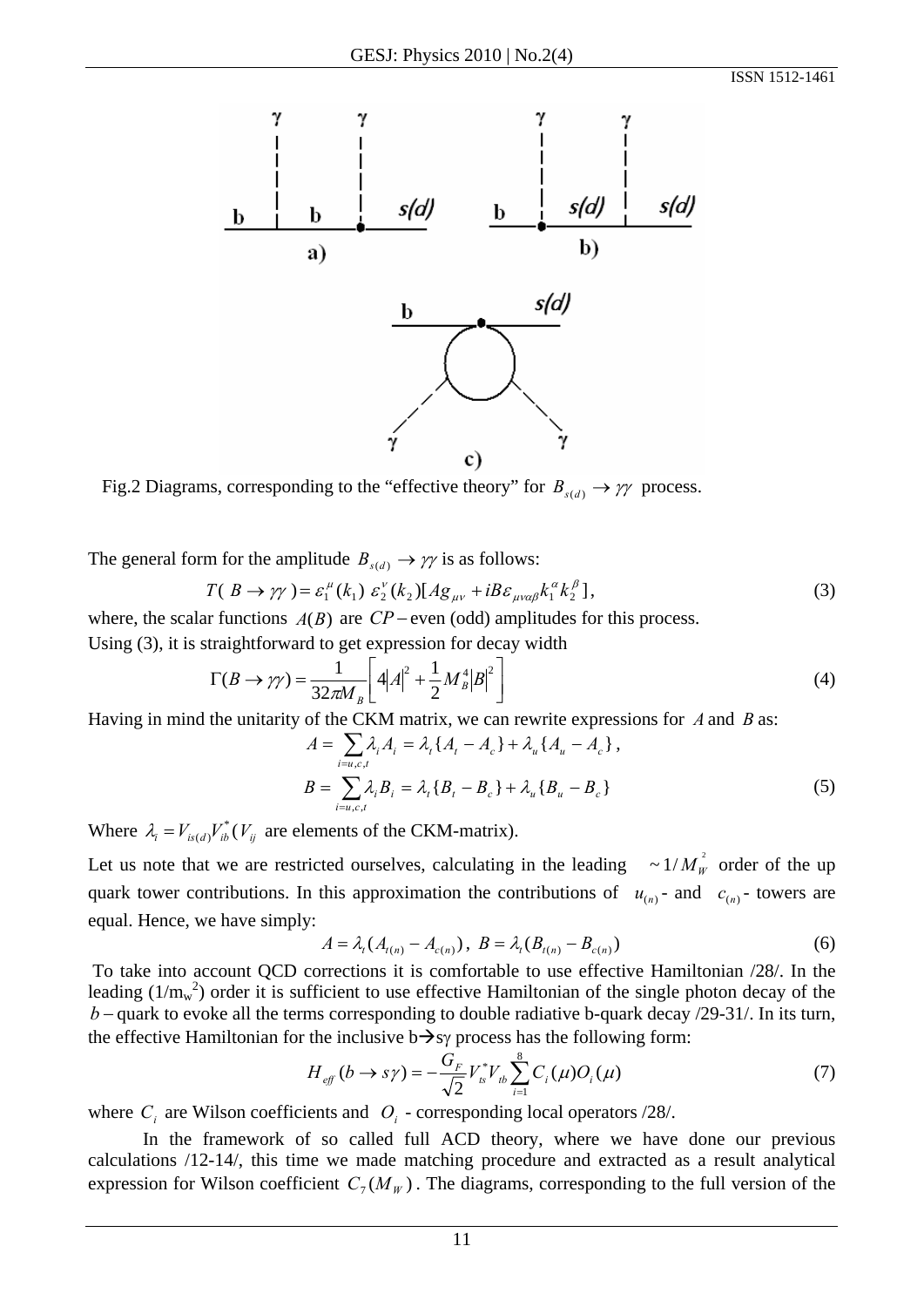ACD model are presented in the fig.1 while the diagrams corresponding to effective Hamiltonian for the double radiative process are shown on the fig.2 (the fat points in the diagrams a) and b) denote insertion of the  $O_7$ -operator. In the diagram c) the same fat point denotes that instead it should be inserted operators  $O_{1,2,...,6}$ ). Let us note that in the ACD model irreducible diagrams do not

contribute into double radiative B-decays in the  $\frac{1}{\sqrt{1-\lambda^2}}$ 1  $M_{W}$ order (this happens by the reason that typical

masses for the Kaluza-Klein towers are much greater than the mass of the W-boson and the diagrams of the type Gaillard and Lee  $/16/$  are absent in the ACD model. That is why only  $C_7$  is modified in the ACD model. So, analytical expression for

 $C_{7.4CD}(M_W)$  has the form:

$$
C_{7,ACD} = -\frac{1}{12} (F(x_{t(n)}) - F(x_{c(n)}))
$$
\n(8)

$$
F(x_{i(n)}) = F_2(x_{i(n)}) - 12 \frac{m_i m_{i(n)}}{M_W^2} s_{i(n)} c_{i(n)} f_1(x_{i(n)}) - \frac{3}{2} f_2(x_{i(n)}) \left(1 + \frac{m_i^2}{M_W^2} - 2 \frac{m_b m_{s(d)}}{M_{W(n)}^2} \frac{n^2}{R^2 M_W^2}\right)
$$

Where  $F_2(x)$  is the Inami-Lim function  $/31/$ 

$$
F_2(x) = \frac{3x^3 - 2x^2}{4(x - 1)^4} \ln x + \frac{7x - 5x^2 - 8x^3}{24(x - 1)^3}, \quad f_1(x) = \frac{-5x^2 + 8x - 3 + 2(3x - 2)\ln x}{6(1 - x - 3)^3},
$$

$$
f_2(x) = \frac{-2x^3 - 3x^2 + 6x - 1 + 6x^2 \ln x}{12(1 - x)^4}, \quad x_{i(n)} = m_{i(n)}^2 / M_{W(n)}^2.
$$
(9)

Using expression for Wilson coefficient  $C_7(\mu_W)$  on the scale  $\mu_W$  for ACD model (see (8)) it is possible to get for  $C_7(\mu_b)$ , which is more relevant for the discussed decay  $B_{s(d)} \to \gamma \gamma$  via renormalization group equation the following expression/33/:

$$
C_7(\mu_b) \approx \left(\frac{\alpha_s(\mu_W)}{\alpha_s(\mu_b)}\right)^{\frac{16}{23}} C_7(\mu_W) - 0.158
$$
 (10)

With help of (10) we can numerically estimate Wilson coefficient  $C_7$  on the scale  $\mu_b$ . All necessary experimental data we need for this purposes are taken in /27/. As a result, we have  $C_7(\mu_b) = -0.245$ (in frame of the SM one has  $C_{7, SM}(\mu_b) = -0.3$ ).

Through direct calculation we obtain for *A* and *B* :

$$
A = -i \frac{\sqrt{2}\alpha}{6\pi} f_B G_F \frac{m_b^3}{m_{s(d)}} \frac{M_W^2}{M_{W(n)}^2} \lambda_i C_7,
$$
  
\n
$$
B = -i \frac{\sqrt{2}\alpha}{3\pi} f_B G_F \frac{m_b}{m_{s(d)}} \frac{M_W^2}{M_{W(n)}^2} \lambda_i C_7.
$$
\n(11)

We already are ready to compare ACD contribution with those of SM one, using  $(8)-(11)$ . The amplitudes A and B in frame of SM have following form [29-31]:

$$
A_{SM} = (0.3)i\frac{\sqrt{2}}{6\pi}\alpha f_B G_F \lambda_t \frac{m_b^3}{m_{s(d)}}, \quad B_{SM} = (0.44)i\frac{\sqrt{2}}{3\pi}\alpha f_B G_F \lambda_t \frac{m_b}{m_{s(d)}} \tag{12}
$$

Numerical analysis shows that in case of  $B_s$ -meson decay we can reach the difference from SM  $\sim$  30% (1/R $\sim$ 250 GeV). With decreasing of the compactification radii the ACD contribution for the partial width for *B* - double radiative decay decreases sharply and becomes less than 5% at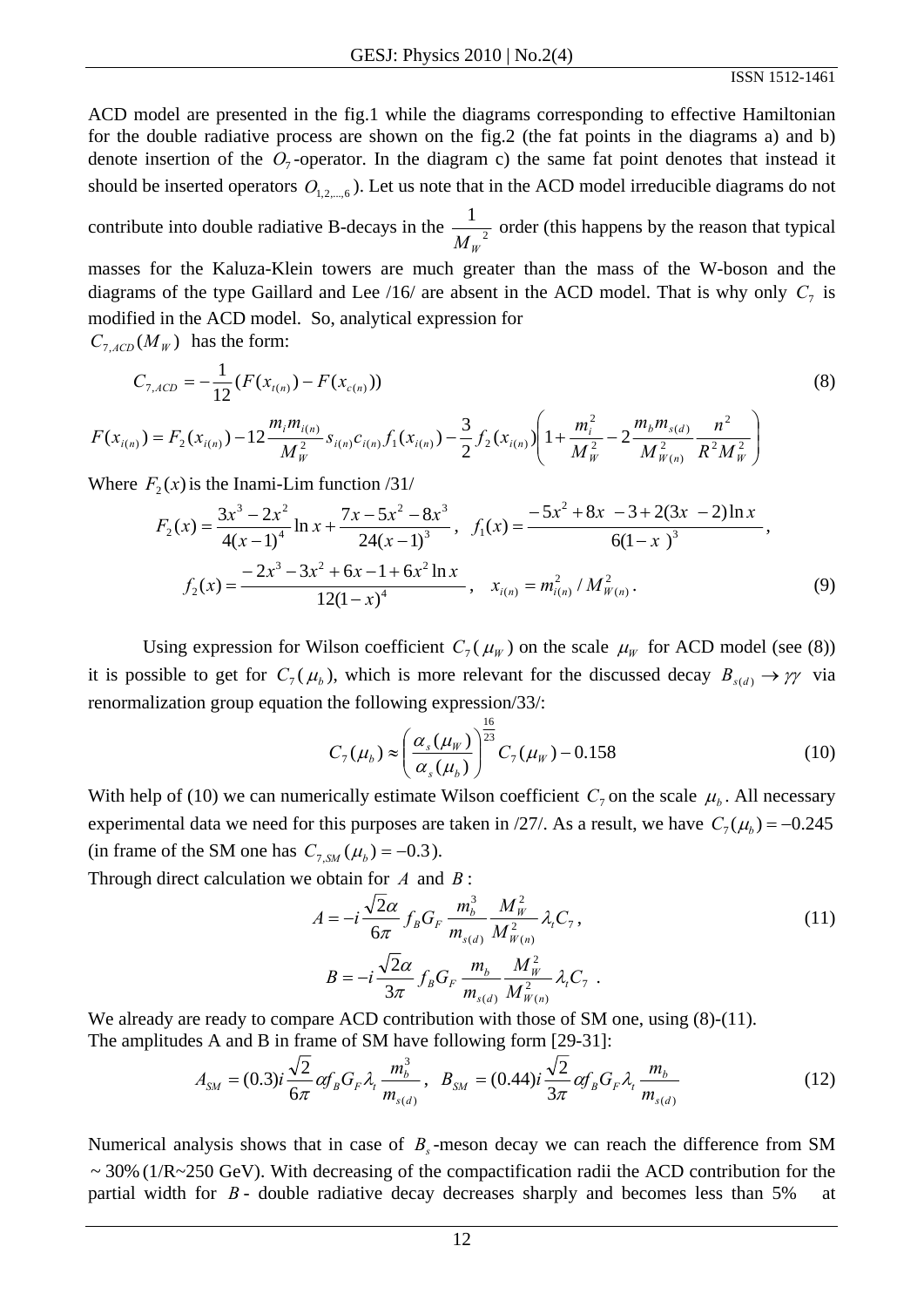1/R~1000 GeV. Various calculations show /33,34/ that the impact of universal extra dimensions on the wide class of flavour changing neutral current inspired phenomena is caused by different mechanisms such as changes in the Inami-Lim /32/ functions via pure Kaluza-Klein contributions, modifications of unitary triangles in the ACD model, and so on. In addition QCD corrections influence these mechanisms and hence the physical observables. The analysis of refs./33,34/ has demonstrated that some processes are enhanced and others are suppressed comparing to the SM as a result of combined analysis.

## **Conclusion**

 In this paper we have discussed one of the ways on the theoretical road for manifestation of NP in the  $B$  – sector, particularly, in the double radiative B-decays. Experimental success of SM is very expressive in the last decades after its acknowledgement. At least we know only experimental derivation from "standard thinking" due to discovery of small finite (but nonzero) neutrino masses in the various neutrino oscillation experiments. Therefore it is important to know how numerous and at which confidence level will be realized intervention of any kind of new physics (NP) beyond SM in all sectors of the knowledge of high energy physics.

Flavor changing neutral current inspired rare processes belong to the class of processes which are especially sensitive to abovementioned intervention. As for *B* − meson double radiative decays, due to their clean experimental signature and having in mind that the difference among experimental and theoretical SM estimates for  $B_{s(d)} \to \gamma \gamma$  is around 1-2 orders consequently, then in case of experimental observation of a few events with these decays, for example at  $LHC<sub>b</sub>$  (what is not excluded) and all the more in case of intensive investigation at SuperB (probably already founded that time on  $LHC<sub>b</sub>$  samples ) opens the possibility for abovementioned NP intervention. Let us note that following to our estimations in the ACD model the derivation from SM predictions for the BR  $(B_s \to \gamma \gamma)$  could be ~30%. The papers [33, 34] also indicate on the enhancement of some processes like  $K_L \to \pi^0 e^+ e^-$ ,  $K^+ \to \pi^+ \overline{\nu} \nu$ ,  $K_L \to \pi^0 \overline{\nu} \nu$ ,  $B \to X_{d(s)} \overline{\nu} \nu$ ,

 $K_L \to \mu^+ \mu^-$ ,  $B_{d(s)} \to \mu^+ \mu^-$ ,  $B \to X_s \mu^+ \mu^-$  relatively to SM in the ACD model, while other transitions ( $B \to X_s \gamma$ ,  $B \to X_s g$ ) could be decreased.

The work is performed partly due to financial support of ISTC grant # G1458 and GNSF grants # GNSF/ST07/4-185 & GNSF/ST08/4-421. Authors express their gratitude to I. Antoniadis, I.Bigi, C. Greub, G.Dvali, G. Hiller, U. Meissner, A. Rusetsky and G.G. Volkov for the discussions and support.